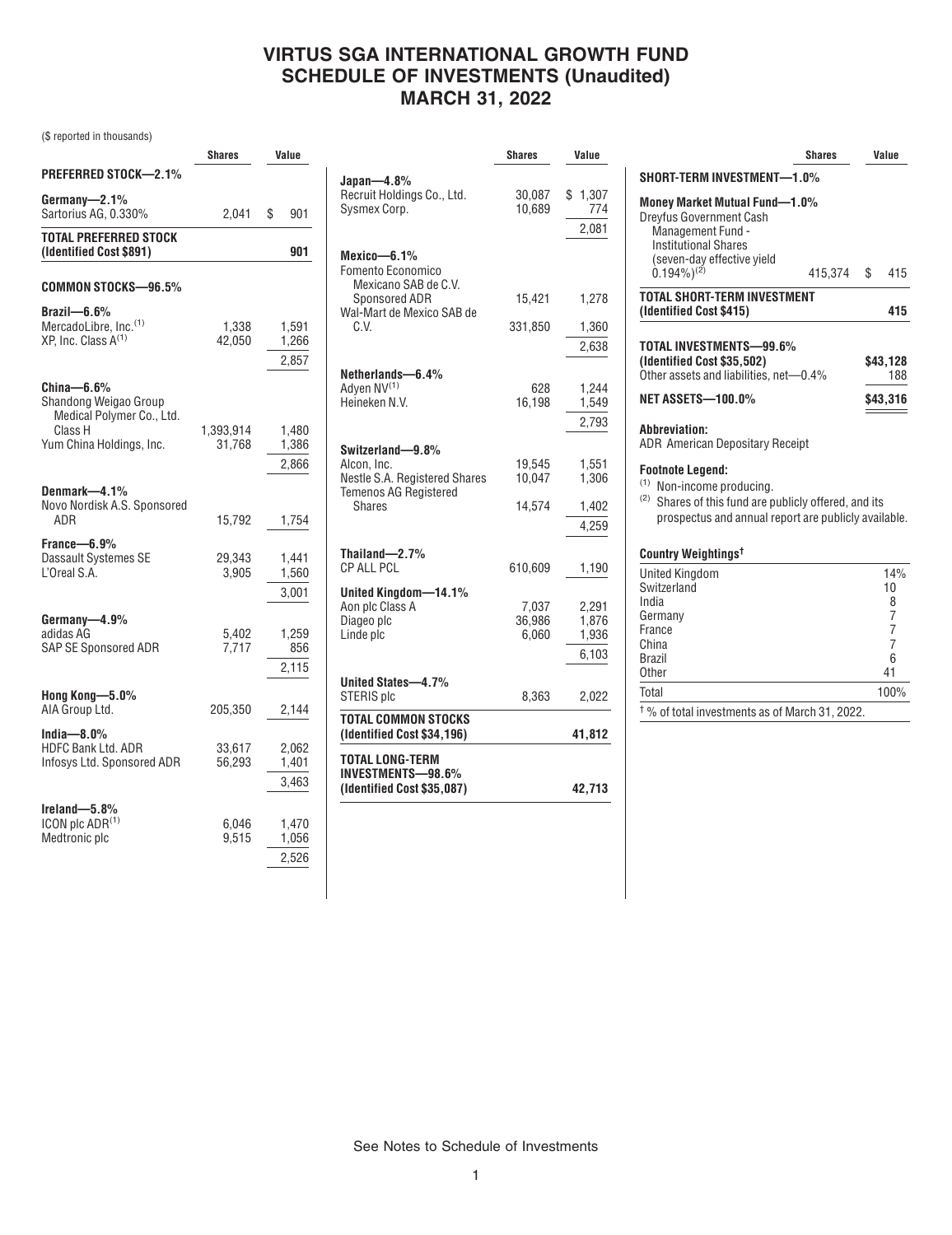# **VIRTUS SGA INTERNATIONAL GROWTH FUND SCHEDULE OF INVESTMENTS (Unaudited) (Continued) MARCH 31, 2022**

#### (\$ reported in thousands)

The following table summarizes the market value of the Fund's investments as of March 31, 2022, based on the inputs used to value them (See Security Valuation Note 1 in the Notes to Schedule of Investments):

|                           | Total<br>Value at<br>March 31, 2022 | Level 1<br><b>Quoted Prices</b>  | Level 2<br>Significant<br>Observable<br>Inputs |
|---------------------------|-------------------------------------|----------------------------------|------------------------------------------------|
| Assets:                   |                                     |                                  |                                                |
| <b>Equity Securities:</b> |                                     |                                  |                                                |
| <b>Common Stocks</b>      | \$41,812                            | \$21.894                         | \$19,918                                       |
| <b>Preferred Stock</b>    | 901                                 |                                  | 901                                            |
| Money Market Mutual Fund  | 415                                 | 415                              |                                                |
| <b>Total Investments</b>  | \$43,128<br>$\equiv$                | \$22,309<br><b>Service State</b> | \$20,819                                       |
|                           |                                     |                                  |                                                |

There were no securities valued using significant unobservable inputs (Level 3) at March 31, 2022.

There were no transfers into or out of Level 3 related to securities held at March 31, 2022.

See Notes to Schedule of Investments